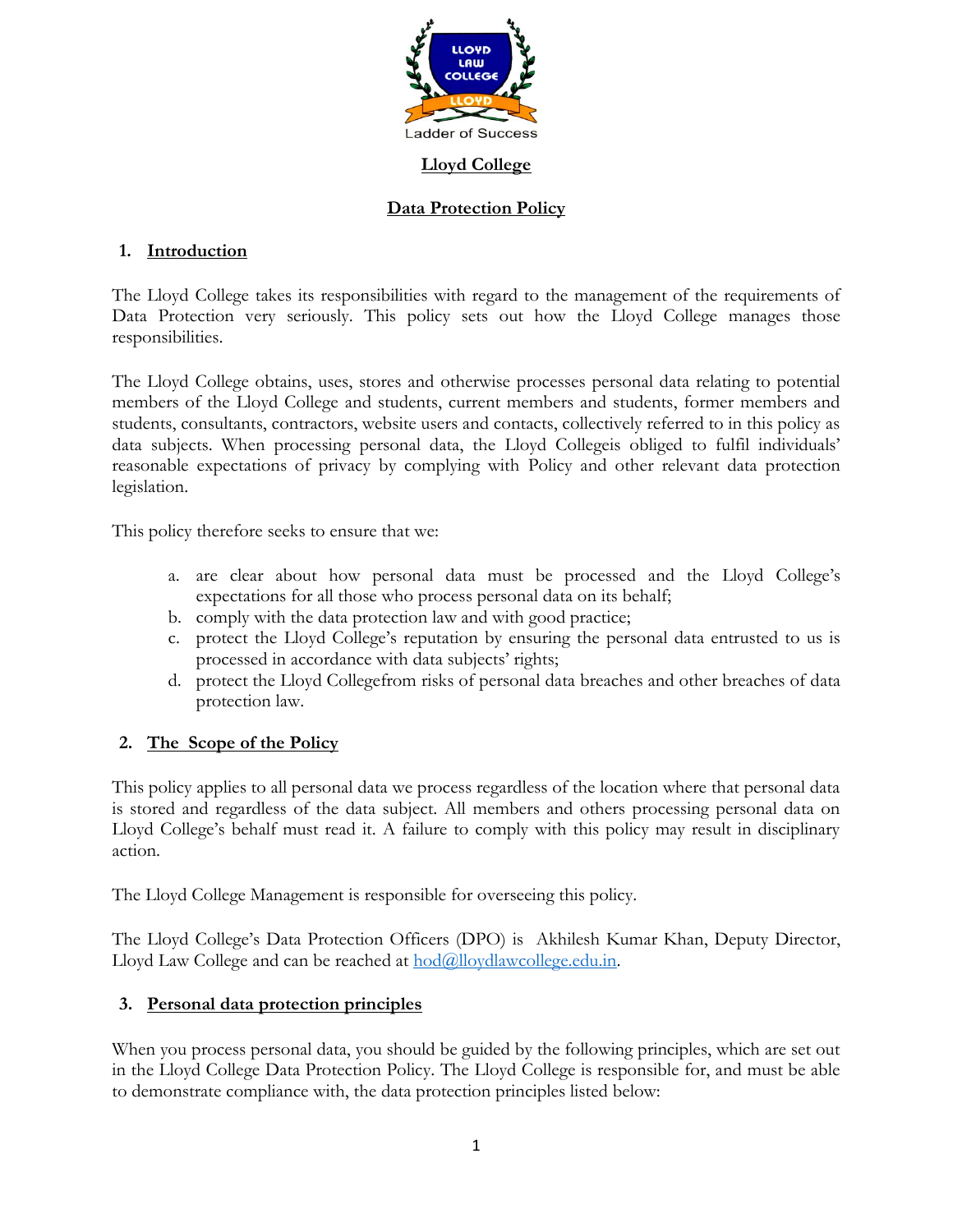Those principles require personal data to be:

- a. processed lawfully, fairly and in a transparent manner;
- b. collected only for specified, explicit and legitimate purposes and not further processed in a manner incompatible with those purposes;
- c. adequate, relevant and limited to what is necessary in relation to the purposes for which it is Processed;
- d. accurate and where necessary kept up to date;
- e. not kept in a form which permits identification of data subjects for longer than is necessary for the purposes for which the personal data is processed;
- f. processed in a manner that ensures its security, using appropriate technical and organisational measures to protect against unauthorised or unlawful processing and against accidental loss, destruction or damage

## **4. Data Subjects' Rights**

Data subjects have rights in relation to the way we handle their personal data. These include the following rights:

- a. where the legal basis of our processing is Consent, to withdraw that Consent at any time;
- b. to ask for access to the personal data that we hold;
- c. to prevent our use of the personal data for direct marketing purposes;
- d. to object to our processing of personal data in limited circumstances;
- e. to ask us to erase personal data without delay;
- f. if it is no longer necessary in relation to the purposes for which it was collected or otherwise processed;
- g. if the only legal basis of processing is Consent and that Consent has been withdrawn and there is no other legal basis on which we can process that personal data;
- h. if the data subject objects to our processing where the legal basis is the pursuit of a legitimate interest or the public interest and we can show no overriding legitimate grounds or interest;
- i. if the data subject has objected to our processing for direct marketing purposes;
- j. if the processing is unlawful;
- k. to ask us to rectify inaccurate data or to complete incomplete data;
- l. to restrict processing in specific circumstances e.g. where there is a complaint about accuracy;
- m. to ask us for a copy of the safeguards under which personal data is transferred outside of the EU;
- n. the right not to be subject to decisions based solely on automated processing, including profiling, except where necessary for entering into, or performing, a contract, with the University; it is based on the data subject's explicit consent and is subject to safeguards; or is authorised by law and is also subject to safeguards;
- o. to prevent processing that is likely to cause damage or distress to the data subject or anyone else;
- p. to be notified of a personal data breach which is likely to result in high risk to their rights and freedoms;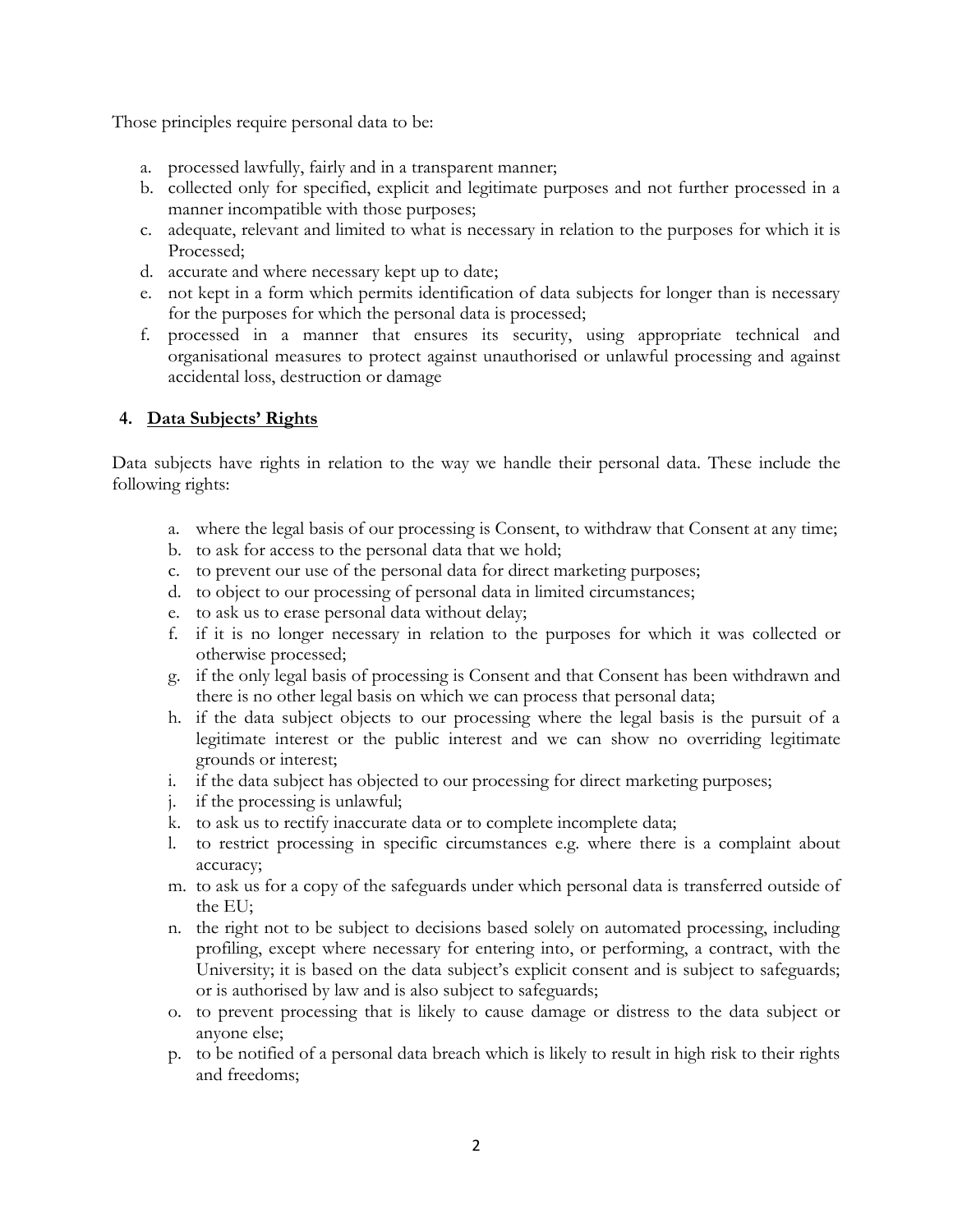q. in limited circumstances, receive or ask for their personal data to be transferred to a third party in a structured, commonly used and machine readable format.

You must verify the identity of an individual requesting data under any of the rights list.

## **5. Accountability**

Lloyd Collegeis responsible for, and must be able to demonstrate compliance with, the data protection principles.

Lloyd Collegemust apply adequate resources and controls to ensure and to document Data Protection Policy compliance including:

- a. appointing a suitably qualified DPO;
- b. integrating data protection into our policies and procedures, in the way personal data is handled by us and by producing required documentation such as Privacy Notices, Records of Processing and records of Personal Data Breaches;
- c. training staff on compliance and keeping a record accordingly; and
- d. regularly testing the privacy measures implemented and conducting periodic reviews and audits to assess compliance, including using results of testing to demonstrate compliance improvement effort.

#### **6. Responsibilities**

- 1. Lloyd College responsibilities: As the Data Controller, the Lloyd College is responsible for establishing policies and procedures in order to comply with data protection law.
- 2. Data Protection Officer responsibilities:

The DPO is responsible for:

- a. advising the Lloyd College and its staff of its obligations;
- b. monitoring compliance with this Policy and other relevant data protection law, the Lloyd College's policies with respect to this and monitoring training and audit activities relate to Data Protection compliance;
- c. to provide advice where requested on data protection impact assessments;
- d. the data protection officer shall in the performance of his or her tasks have due regard to the risk associated with processing operations, taking into account the nature, scope, context and purposes of processing.
- 3. Staff responsibilities

Staff members who process personal data about students, staff, applicants, alumni or any other individual must comply with the requirements of this policy. Staff members must ensure that:

- a. all personal data is kept securely;
- b. no personal data is disclosed either verbally or in writing, accidentally or otherwise, to any unauthorised third party;
- c. personal data is kept in accordance with the Lloyd College's retention schedule;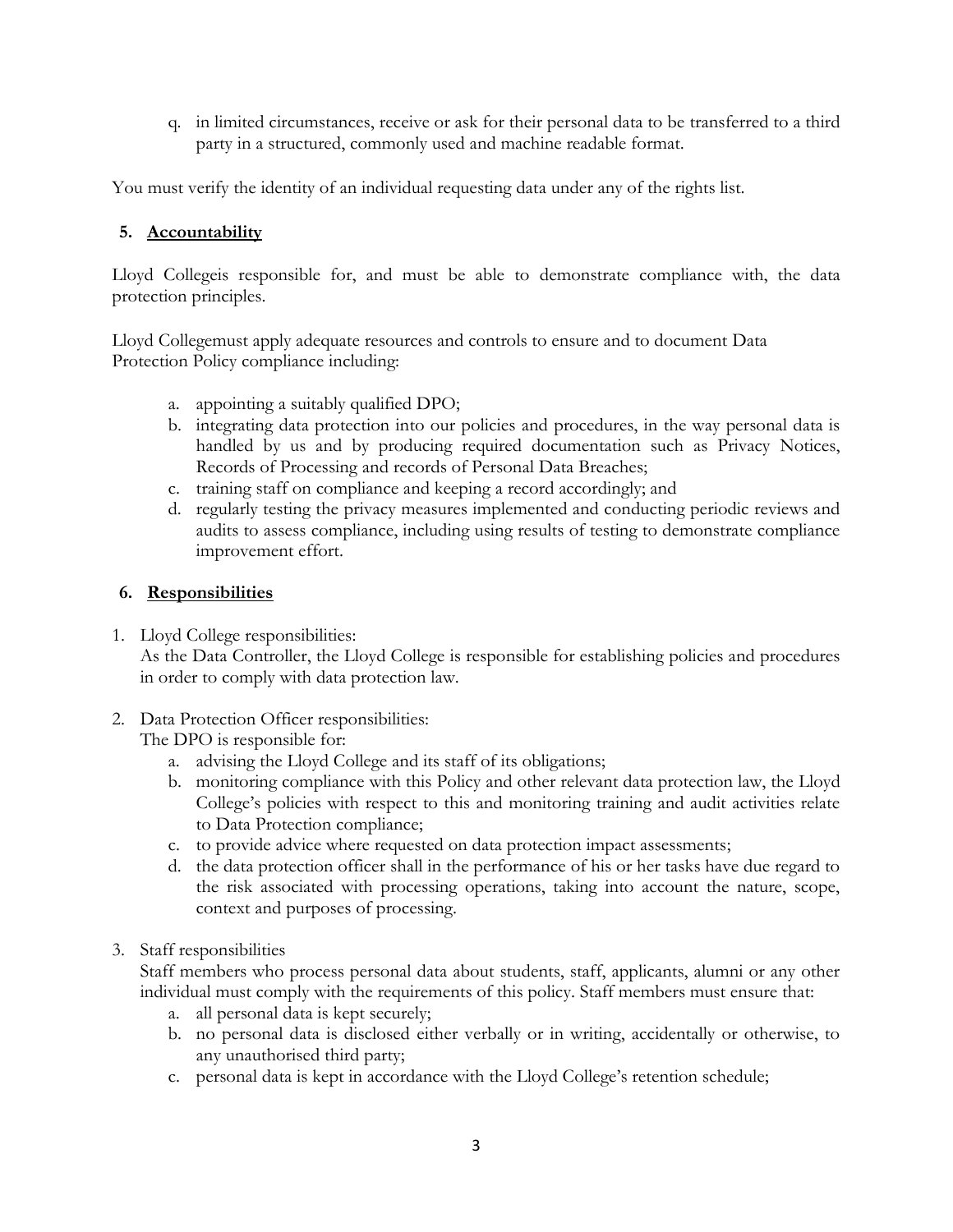- d. any queries regarding data protection, including subject access requests and complaints, are promptly directed to the Data Protection Officer;
- e. any data protection breaches are swiftly brought to the attention of the Information Compliance team and the Data Protection Officer;
- f. where there is uncertainty around a data protection matter advice is sought from the Data Protection Officer.

Where members of staff are responsible for supervising students doing work which involves the processing of personal information (for example in research projects), they must ensure that those students are aware of the Data Protection principles.

Staff who are unsure about who are the authorised third parties to whom they can legitimately disclose personal data should seek advice from the Data Protection Officer.

#### 4. Third-Party Data Processors

Where external companies are used to process personal data on behalf of the Lloyd College, responsibility for the security and appropriate use of that data remains with the Lloyd College. Where a third-party data processor is used:

- a. a data processor must be chosen which provides sufficient guarantees about its security measures to protect the processing of personal data;
- b. reasonable steps must be taken that such security measures are in place;
- c. a written contract establishing what personal data will be processed and for what purpose must be set out; a data processing agreement, available from the Data Protection Officer, must be signed by both parties.

For further guidance about the use of third-party data processors please contact the Data Protection Officer.

5. Contractors, Short-Term and Voluntary Staff

The Lloyd College is responsible for the use made of personal data by anyone working on its behalf. Managers who employ contractors, short term or voluntary staff must ensure that they are appropriately vetted for the data they will be processing. In addition managers should ensure that:

- a. any personal data collected or processed in the course of work undertaken for the Lloyd College is kept securely and confidentially;
- b. all personal data is returned to the Lloyd College on completion of the work, including any copies that may have been made. Alternatively that the data is securely destroyed and the Lloyd College receives notification in this regard from the contractor or short term / voluntary member of staff;
- c. the Lloyd College receives prior notification of any disclosure of personal data to any other organisation or any person who is not a direct employee of the contractor;
- d. any personal data made available by the Lloyd College, or collected in the course of the work, is neither stored nor processed outside the India unless written consent to do so has been received from the Lloyd College;
- e. all practical and reasonable steps are taken to ensure that contractors, short term or voluntary staff do not have access to any personal data beyond what is essential for the work to be carried out properly.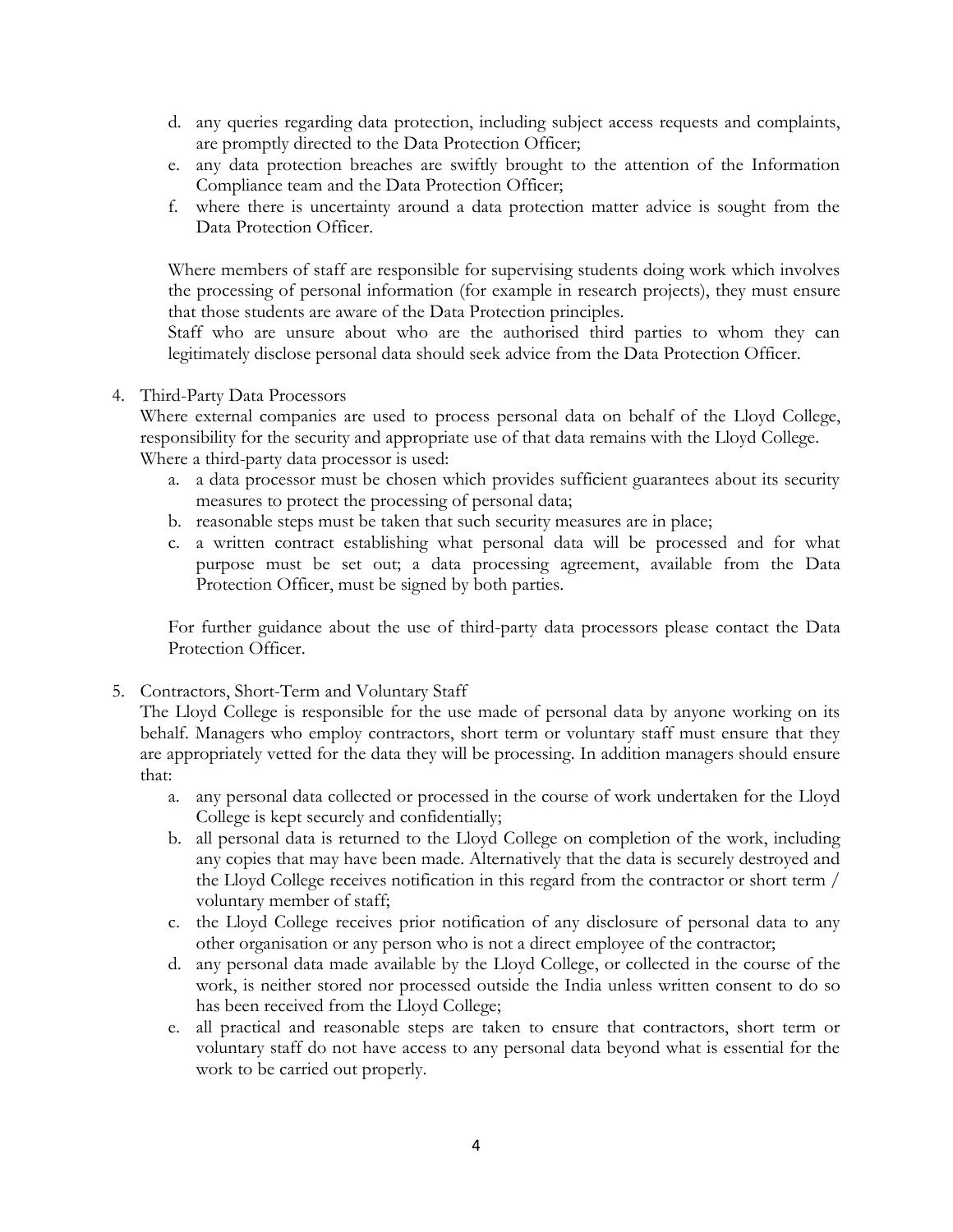6. Student responsibilities

Students are responsible for:

- a. familiarising themselves with the Privacy Notice provided when they register with the Lloyd College;
- b. ensuring that their personal data provided to the Lloyd Collegeis accurate and up to date.

# **7. Data subject Access Requests**

Data subjects have the right to receive copy of their personal data which is held by the Lloyd College. In addition, an individual is entitled to receive further information about the Lloyd College's processing of their personal data as follows:

- a. the purposes;
- b. the categories of personal data being processed;
- c. recipients/categories of recipient;
- d. retention periods;
- e. information about their rights;
- f. the right to complain to the DPO;
- g. details of the relevant safeguards where personal data is transferred outside of India;
- h. any third-party source of the personal data

Lloyd Collegewill not allow third parties to persuade Lloyd College staff into disclosing personal data without proper authorisation. For example, students' parents do not have an automatic right to gain access to their son's or daughter's data.

The entitlement is not to documents per sebut to such personal data as is contained in the document. The right relates to personal data held electronically and to limited manual records.

# **8. Reporting a personal data breach**

This Policy requires that all staff and student report to the DPO or President of Lloyd College any personal data breach where there is a risk to the rights and freedoms of the data subject. Where the personal data breach results in a high risk to the data subject, he/she also has to be notified unless subsequent steps have been taken to ensure that the risk is unlikely to materialise, security measures were applied to render the personal data unintelligible (e.g. encryption) or it would amount to disproportionate effort to inform the data subject directly. In the latter circumstances, a public communication must be made or an equally effective alternative measure must be adopted to inform data subjects, so that they themselves can take any remedial action.

If you know or suspect that a personal data breach has occurred, you should immediately contact the DPO and follow the instructions in the personal data breach procedure. You must retain all evidence relating to personal data breaches in particular to enable Lloyd Collegeto maintain a record of such breaches.

# **9. Record Keeping**